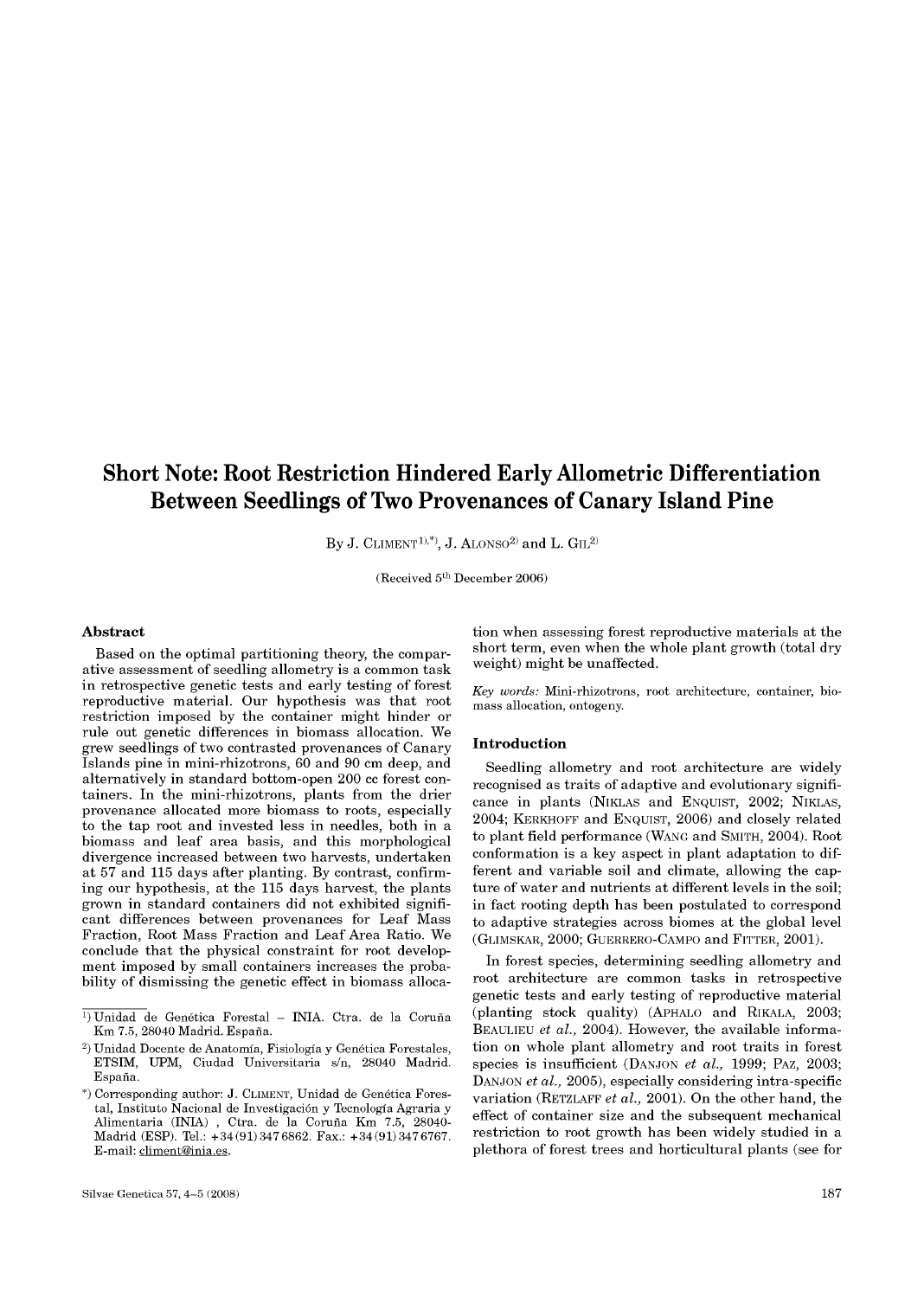example FERREE *et al.,* 1992; BEESON, 1993; NESMITH and DUVAL, 1998, APHALO and RIKALA, 2003). While some works support that studies using pots may successfully mimic natural conditions in herbaceous plants and woody shrubs (BERNTSON *et al.,* 1993), the allometric differences and field performances of bare-root and containerized seedlings are frequent causes of concern amongst forest managers (THIFFAULT, 2004). On the other hand, most widely-used forest containers produce continuous auto-pruning of the roots, conducive to a denser and more fibrous root system, and hence to more numerous new root tips favouring plant establishment in the field (RUNE, 2003) but possibly altering the natural patterns of biomass investment.

While many pines are shallow-rooting species, some species living habitats with deep, loose soils seem to have adapted to drought and fires through the development of conspicuous taproots (KEELEY and ZEDLER, 1998). The endemic Canary Islands pine (*Pinus canariensis* Chr Sm ex DC) , a well known tree used both for ornamental and forest purposes in Mediterranean Climate Zones is an interesting species regarding root traits. We have seen taproots about 6 m-deep in its volcanic natural habitat (*Figure 1*), probably related to its life-history: tall, long-lived trees highly resistant to fire and other disturbances (CLIMENT *et al.,* 2004). On the other hand, variable combinations of soil texture (from very loose volcanic sands to heavy clayey soils), rainfall (from less than 300 to more than 1000 mm per year) and slope steepness, have conduced to sharp differences in



*Figure 1.* – Taproot of a 45 years-old Canary Island pine at the edge of a forest track in La Orotava (North of Tenerife).

water availabilities across the species' natural distribution (BLANCO *et al.,* 1989). These ecological differences, together with low gene flow among populations both between and within islands (GOMEZ *et al.,* 2003) are coherent to the adaptive variation observed in field provenance trials (CLIMENT *et al.,* 2002; CLIMENT *et al.,*  2006).

To test the hypothesis that genetically-based differences in biomass allocation might not be expressed under physical constraints for root development due to the container, we carried out a greenhouse experiment comparing two contrasting provenances of *Pinus canariensis* cultivated in mini-rhizotrons and standard forest containers.

## **Material and Methods**

We used seeds from two provenances of Canary Island pine: Vilaflor (*V*) from Tenerife and Inagua-Pajonales (*P*) from Gran Canaria, both of well documented autochthonous origin (CEBALLOS and ORTUÑO, 1951) and widely used in afforestation. Both provenances differ in altitude, mean annual rainfall, mean annual temperature and potential evapo-transpiration, being *P* from a warmer and drier climate (*Table 1*). Especially, an indirect site quality index based on the mean pine sapwood area per hectare, Gs (CLIMENT *et al.,* 2004) shows sharp differences between both provenances, with the lower values corresponding to the more limiting conditions of *P* provenance. To ensure a reasonable sampling of the provenances, we used random sample taken form an equilibrated mix of seeds collected from 25 to 30 openpollinated, non-neighbour individuals per provenance.

The trial was entirely conducted in a non-heated glass greenhouse under full light conditions. We used plastic, D-shaped mini-rhizotrons 16 cm wide, 90 cm  $(R_{90})$  and 60 cm  $(R_{60})$  deep and 200 cc, 18 cm deep forest plastic containers (Forest-Pot<sup>®</sup>, further referred to as  $C_{200}$ ). Plants of the two provenances were randomly assigned to each container type, 6 plants per provenance in  $R_{\alpha 0}$ and  $C_{200}$ , and 4 plants per provenance in  $R_{60}$ . The total volume of the rhizotrons was 7.0 l for  $R_{90}$  and 4.2 l for  $R_{60}$ . The rhizotrons were arranged with a 30° inclination from the vertical to facilitate root growth close to the flat, removable side (*Figure 2*). The growing media consisted of a mix of peat and vermiculite  $(1:2)$  plus 3 g/l of slow-releasing Osmocote® fertiliser. To ensure the same water content in all containers we checked this parameter weekly with a Time Domain Reflectometer (TDR), measuring both upper (10 cm) and bottom layers. Watering was added proportionally to each container to keep mean water content between 35 % and 40% in volume. Styrophoam panels attached around each mini-rhizotron were used to minimize the differences in temperature of the rooting media between container types.

Seeds were previously weighted to control maternal effects, and then germinated in a chamber. Three germinated seeds were planted in each container (this moment taken as Julian Day, [JD] 0), two of which were eliminated when cotyledons were fully expanded. With this process, we ensured that the remnant seedlings were in the same developmental stage. Nevertheless,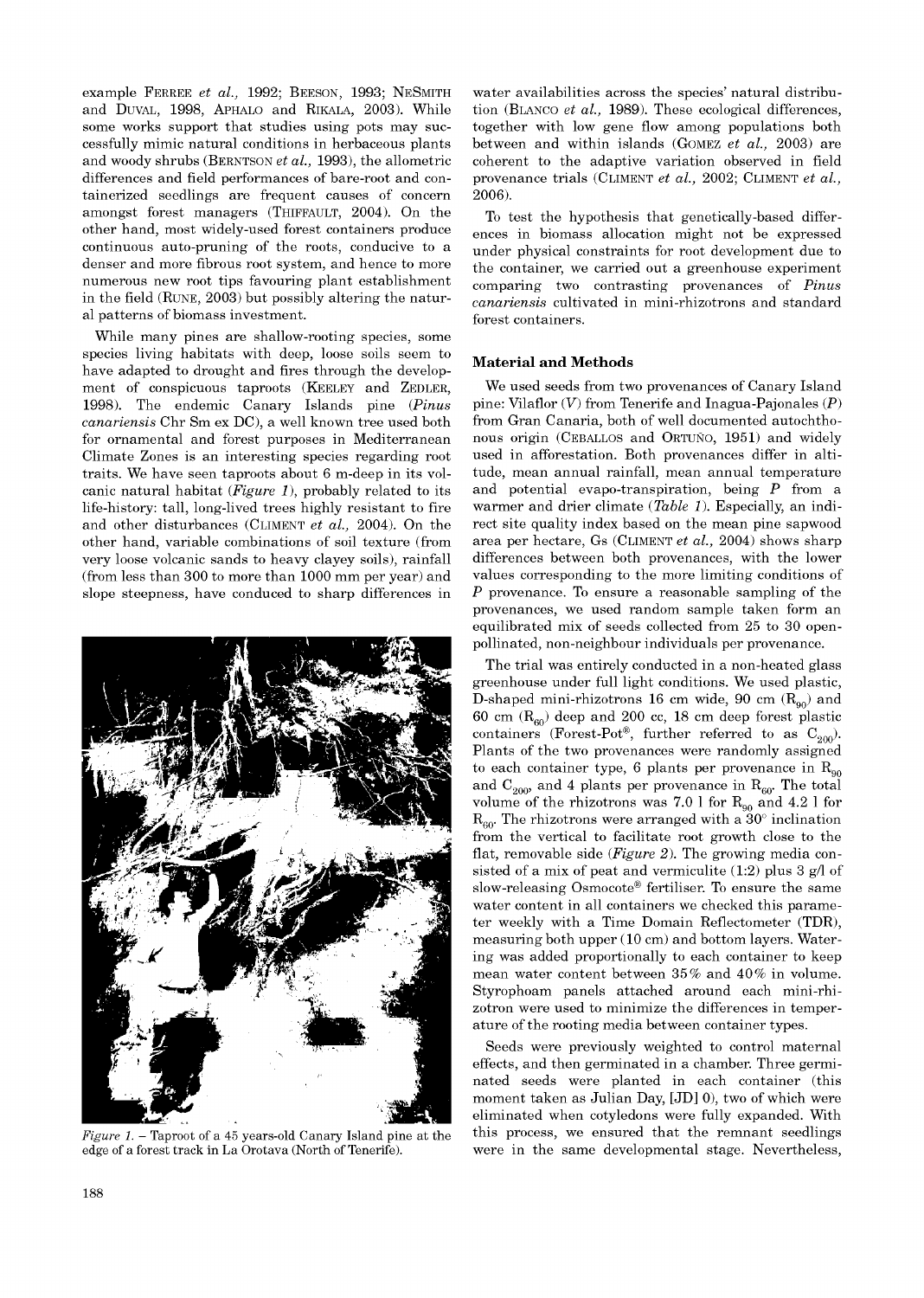*Table 1.* – Climate characteristics and site quality index (Gs) for the two provenances analysed. MAP, mean annual precipitation; MAT, mean annual temperature; PET, potential evapo-transpiration; Gs: indirect regional site index, based in the sapwood basal area per hectare.

| Provenance      | Altitude | <b>MAP</b> | <b>MAT</b>    | <b>PET</b> | Gs         |
|-----------------|----------|------------|---------------|------------|------------|
|                 | (m)      | (mm)       | $(^{\circ}C)$ | (mm)       | $(m^2/ha)$ |
| $(V)$ Vilaflor  | 1750     | 500        | 12            | 600        | 15.9       |
| $(P)$ Pajonales | 1050     | 350        | 16            | 750        | 6.2        |

the ontogenetic stage of every seedling was qualitatively assessed based on the occurrence and type of axillary shoots (see CHAMBEL *et al.,* 2007 for details). Seedling height and diameter at the root collar was measured weekly and root silhouettes were drawn in an acetate sheet (only in  $R_{60}$ ).

We used a complete randomized design with periodical re-randomization. When the first taproot reached the bottom of a  $R_{60}$  mini-rhizotron, all  $R_{60}$  plants (4 per provenance) were harvested. A second harvest was done when the first taproot reached the bottom of a  $R_{\alpha}$  minirhizotron, and included all 6 plants per provenance grown in  $R_{90}$  and the 6 plants per provenance grown in  $C_{200}$ . With this protocol, we ensured that roots of plants grown in mini-rhizotrons did not suffer any restriction for growth. Harvest dates were JD 57 for  $R_{\rm so}$  and JD 115 for  $R_{90}$  and  $C_{200}$ . The plants were then partitioned into leaves, stems and roots for leaf morphology analysis and biomass assessments (POORTER and NAGEL, 2000). Leafs of each plant were scanned and their census number and area were obtained using the ScionImage® software. For plants grown in mini-rhizotrons, main taproot, secondary and tertiary roots where further separated, scanned and image-analyzed to obtained root lengths  $(R_1L$  and  $R_2L$ , respectively). All plant parts were oven-



*Figure 2.* – Schematic representation of the mini-rhizotrons used in the experiment (A) and its disposition in a frame (C) to ensure that most roots grow attached to the transparent side (B).

dried for 48 hours at  $80^{\circ}$ C and then weighted. Dry weights of leaves (LDW), stems (SDW), whole root systems (RDW) and taproots  $(R_1 DW)$  were obtained and total dry weight (TDW) was calculated by summing up all former values. With this raw data we further calculated the derived variables whole root mass fraction  $(RMF)$ , taproot mass fraction  $(R<sub>1</sub> MF)$ , leaf mass fraction (LMF) and the ratio of total leaf area to total dry weight (LAR).

A classical plant growth analysis between the two harvests (JD 57 for  $R_{60}$  and JD 115 for  $R_{90}$ ) was performed for the plants in mini-rhizotrons, following the hypotheses of CAUSTON (1991). Differences between provenances for relative growth rate  $(RGR)$  and net assimilation rate (NAR) were checked using the means and confidence intervals calculated with the software available from (HUNT *et al.,* 2002).

With the data obtained in the second harvest, a general linear model (GLM) was used to check for container and provenance effect and its interaction with the structure expressed by model [1].

$$
x = \mu + c + p + c \times p + \epsilon
$$
 [1]

where  $x$  is the observed value,  $\mu$  is the general mean, c is the effect of container type, p is the provenance effect, c x p is the interaction between container and provenance and  $\varepsilon$  is the experimental error (including within-provenance differences). Deviations from the requirements of ANOVA were assumable; hence we found no need to transform the variables. Means comparisons were based on Tukey's HSD test.

Seed size effect was non-significant (neither significant correlations with any of the studied variables nor significant effect as a covariate) and therefore we discarded to use this variable as a covariate in the ANOVAs.

### **Results**

*Seedling development and growth analysis in minirhizotrons* 

All seedlings remained at the juvenile stage during the experiment; i.e. exclusively primary needles and free growth pattern without developing axillary shoots, hence showing no morphological ontogenetic differences across provenances or container types. Considering both provenances together, the mean taproot length growth in mini-rhizotrons ( $R_{60}$  and  $R_{90}$ ) was as high as one cm/day. By contrast, lateral roots that appeared between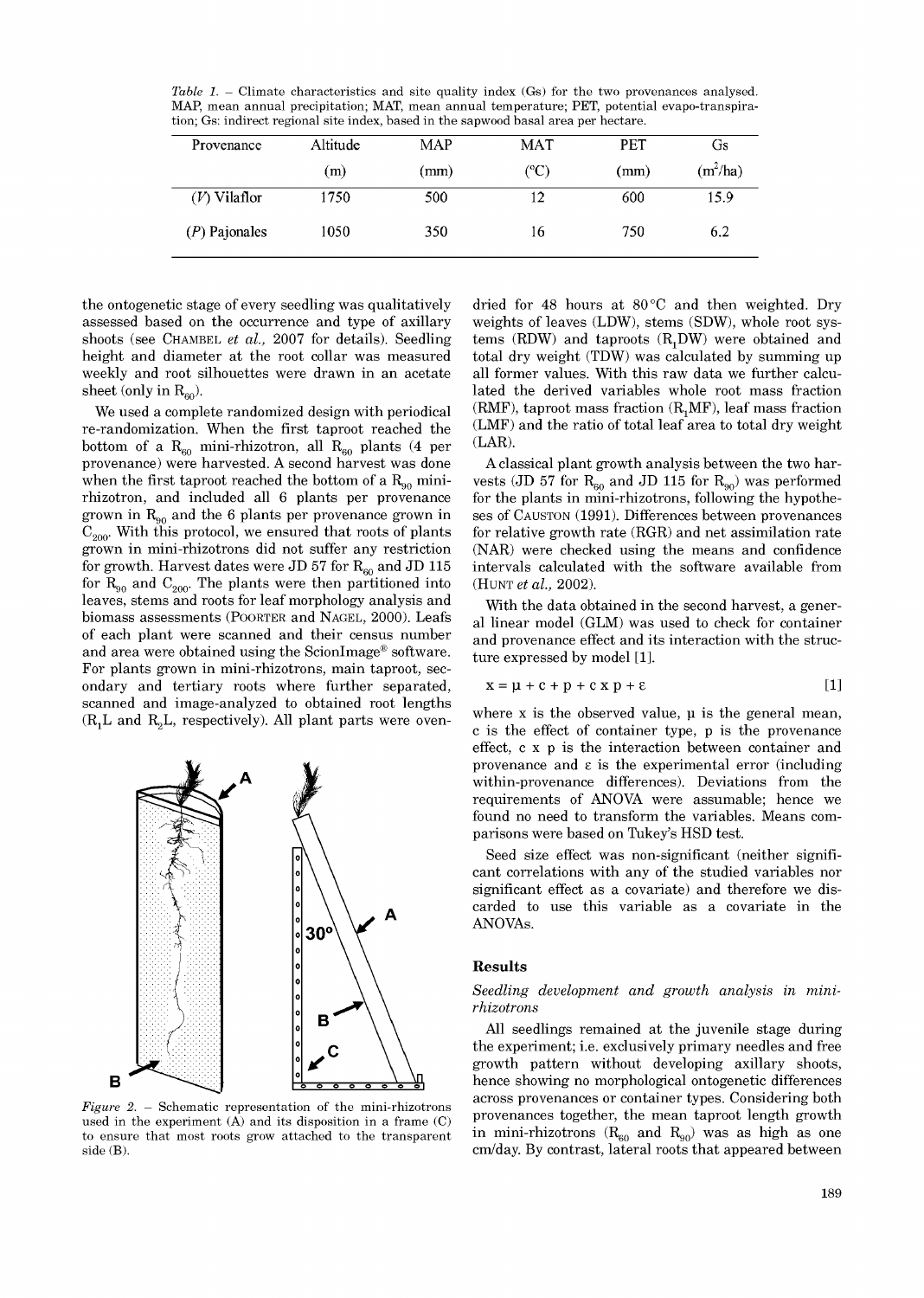

*Figure 3.* – Drawings of root development corresponding to one of the seedlings cultivated in mini-rhizotrons  $R_{60}$  from JD 20 to JD 57. Both the fast root development and the predominance of the tap root seemed a general trait of the species.

JD 20 and 27 for most plants, grew at a much lower rate: between 2.7 and 8 mm/day. As a consequence, the root systems exhibited a strongly hierarchical structure  $(Figure 3)$  that remained until the end of the experiment, even when the proportion between the total length of lateral roots and taproots increased between the two harvests (from 0.58 to 1.33).

The number of leaves (stem units) per plant, height or diameter did not differ significantly between prove-

*Table 2.* – ANOVA table corresponding to model  $[1]$ , at the second harvest (JD 115). for the response variables Root Mass Fraction (RMF), Taproot Mass Fraction  $(R, MF)$ , Leaf Area Ratio (LAR) and Leaf Mass Fraction (LMF). P: provenance; C, container type.

|                   |              | df | SS      | MS      | F      | P      |
|-------------------|--------------|----|---------|---------|--------|--------|
| <b>RMF</b>        | P            | 1  | 0.00621 | 0.00621 | 5.219  | 0.0340 |
|                   | C            | 1  | 0.07526 | 0.07526 | 63.247 | 0.0000 |
|                   | PxC          | 1  | 0.00583 | 0.00583 | 4.896  | 0.0394 |
|                   | Error        | 19 | 0.02258 | 0.00119 |        |        |
| R <sub>1</sub> MF | P            | 1  | 0.00957 | 0.00957 | 10.287 | 0.0046 |
|                   | С            | 1  | 0.06905 | 0.06905 | 74.251 | 0.0000 |
|                   | PxC          | 1  | 0.00417 | 0.00417 | 4.489  | 0.0475 |
|                   | Error        | 19 | 0.01759 | 0.00093 |        |        |
| LAR               | P            | 1  | 0.00049 | 0.00049 | 4.491  | 0.0475 |
|                   | C            | 1  | 0.00030 | 0.00030 | 2.744  | 0.1140 |
|                   | $P \times C$ | 1  | 0.00053 | 0.00053 | 4.862  | 0.0400 |
|                   | Error        | 19 | 0.00208 | 0.00011 |        |        |
| LMF               | P            | 1  | 0.00228 | 0.00228 | 1.919  | 0.1820 |
|                   | C            | 1  | 0.03752 | 0.03752 | 31.530 | 0.0000 |
|                   | PxC          | 1  | 0.00783 | 0.00783 | 6.581  | 0.0189 |
|                   | error        | 19 | 0.02268 | 0.00119 |        |        |

nances at any time of the experiment. Moreover, growth analysis between the two harvests yielded no significant differences between provenances neither for RGR (averaging  $0.021 \text{ day}^{-1}$ ) nor for NAR  $(0.26 \text{ mg/cm}^2 \text{ day})$ .

## *Container effect and provenance x container interaction*

At the second harvest (JD 115) both provenance and container effects were highly significant for all variables except for LAR (with no significant container effect) and LMF (with no significant provenance effect) (*Table 2*).  $R_{90}$  plants had a significantly higher root mass fraction than  $C_{200}$  plants, and an even higher difference for the taproot's biomass fraction (*Table 3*). As a consequence, leaf mass fraction was significantly higher for  $C_{200}$ plants. Otherwise, we did not find significant differences between the  $R_{00}$  and the  $C_{200}$  plants for total plant biomass (TDW), leaf biomass ( $\widetilde{L}DW$ ) or leaf area.

The interaction provenance x container was significant for the four variables analysed (*Table 2*). However, this interaction was more quantitative than qualitative (*Fig. 4*); i.e. there were no different provenance rankings between container types, but the difference between provenances was higher in the mini-rhizotrons for the four variables analysed (*Figure 4* and *Table 3*). When

*Table 3.* – Least squares means derived from model [1] for container types and container x provenance combinations (*P*, dry provenance Pajonales; *V*, wet provenance Vilaflor). Means with the same letter within each pair-wise comparison are not significantly different (Tukey's HSD,  $p > 0.05$ ).

| Container and container x | <b>RMF</b>         | R <sub>1</sub> MF | LAR (cm <sup>2</sup> /mg) | LMF                |
|---------------------------|--------------------|-------------------|---------------------------|--------------------|
| provenance combination    |                    |                   |                           |                    |
| $C_{200}$                 | 0.193 b            | 0.122 b           | 0.065a                    | 0.595a             |
| $R_{90}$                  | 0.297a             | 0.224a            | 0.074a                    | 0.529 <sub>b</sub> |
| $C_{200} - P$             | 0.203a             | 0.136a            | 0.063a                    | 0.599a             |
| $C_{200} - V$             | 0.183a             | 0.107a            | 0.066a                    | 0.592a             |
| $R_{90} - P$              | 0.333a             | 0.267a            | 0.064 <sub>b</sub>        | 0.489 b            |
| $R_{90}$ - $V$            | 0.287 <sub>b</sub> | 0.202 b           | 0.078a                    | 0.536a             |
|                           |                    |                   |                           |                    |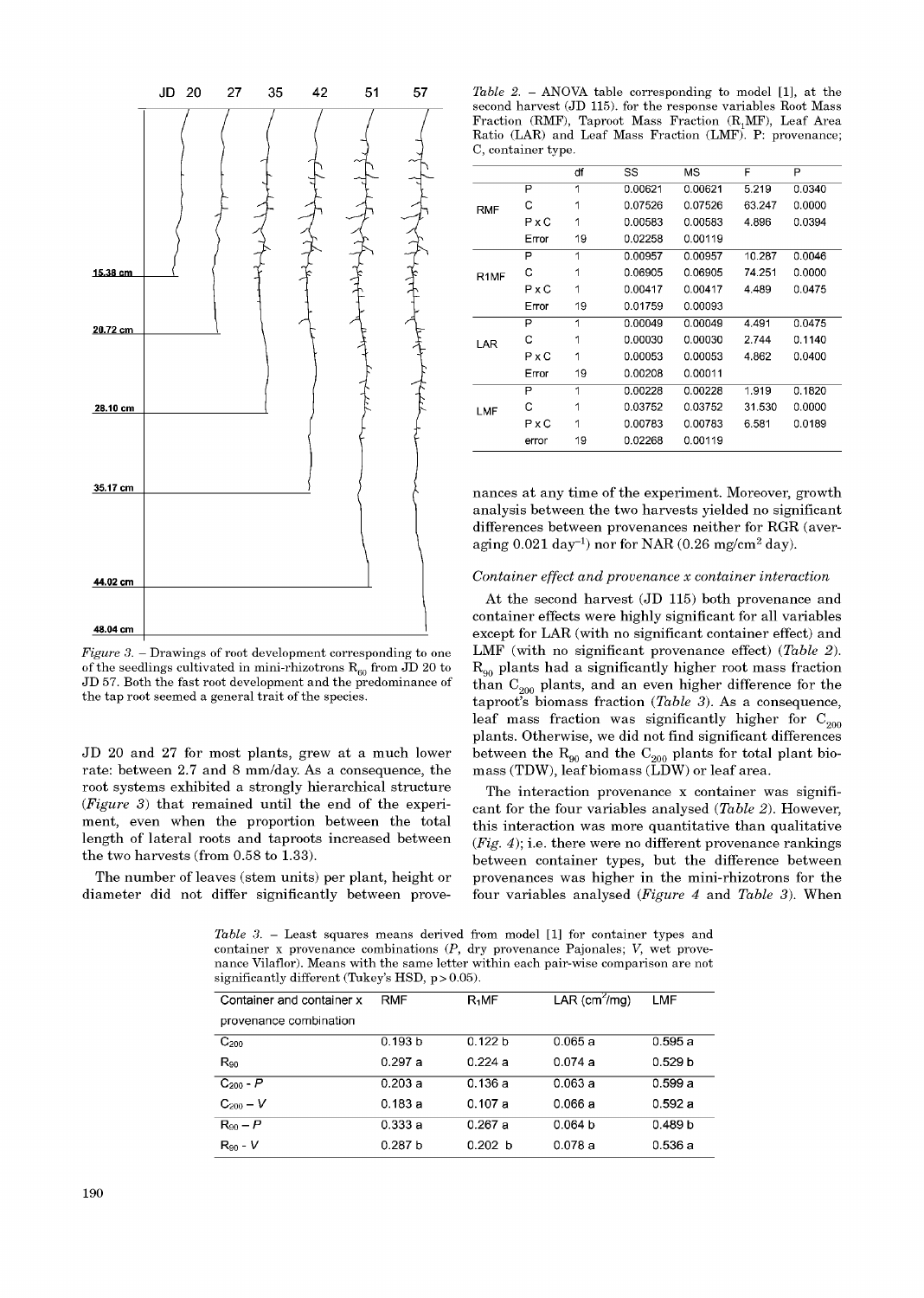

*Figure 4.* – Interaction plots of morphological traits between two Canary Island pine provenances (Pajonales *P*, triangles with dotted line and Vilaflor *V*, squares with continuous line) and container type ( $C_{200}$ , standard 200cc forest containers and  $R_{90}$ : mini-rhizotrons 90 cm deep) for plants harvested at 115 days (6 plants per combination). Data points represent means and bars correspond to standard errors. a) Root Mass Fraction b) Taproot Mass Fraction c) Leaf Area Ratio and d) Leaf Mass Fraction.

grown in  $R_{\alpha 0}$ , plants of the drier provenance, P, showed a significantly higher biomass allocated to the whole root system and to the taproot, and lower allocation to leaves, both on a leaf area or leaf biomass basis than plants from the wet *V* provenance. By contrast, this difference was non-significant  $(p > 0.05)$  when plants were grown in  $C_{200}$ .

## **Discussion**

Until now, there was little or none experimental evidence of how the restriction for root growth may limit the expression of genetic differentiation in containerised tree seedlings. The functional processes underlying mechanical root restriction are multiple and complex: usually a main consequence of the reduced root growth is a subsequent decrease of shoot growth, because a restricted root system will supply insufficient water and nutrients to the shoot (see, for example FERREE *et al.,*  1992; NESMITH and DUVAL, 1998). By contrast, in our experiment the growth of the whole plant was not severely limited by the type of container, judged from the lack of differences between types of containers in total plant biomass, leaf biomass and total leaf area. Hence, undesired size-related ontogenetic shifts that frequently obscure the interpretation of results (MCCONNAUGHAY and COLEMAN, 1999; GOTO *et al.,* 2002) are kept to a minimum.

In coherence with optimal partitioning theory (BLOOM *et al.,* 1985), the plants from the harsher provenance (*P*) had higher biomass allocation to the whole root system and especially to the taproot and supported lower leaf biomass and leaf area than the plants of provenance (*V*), from a site with more favourable growth conditions. Similar differentiation in allocation patterns between provenances has been found also in Maritime pine (Aranda, pers. com.), Scots pine (OHLSON, 1999) and poplar (ZHANG *et al.,* 2005). Moreover, the similar performance of both provenances in terms of relative growth rate, number of stem units and ontogeny indicates that at the time scale of our experiment, root/shoot allometry constitutes the main source of developmental divergence. In addition, both the lack of correlation of seedling morphometry with seed size and the increase of provenance differentiation between the first and second harvest lead us to discard maternal effects as a cause of concern for the purposes of this experiment.

Confirming our hypothesis, the allometric differentiation between provenances was absent or less marked in  $C_{200}$  containers, resulting in a significant container x provenance interaction. This result does support the concerns on container size effects on the early performance of forest trees (APHALO and RIKALA, 2003; THIF-FAULT, 2004; SOUTH *et al.,* 2005). In fact our results indicate that container effects might restrict and rule out genetic differences in biomass allocation. By contrast, pot size has been considered a minor effect when comparing more dramatic differences caused by nutrient concentration or  $CO<sub>2</sub>$  levels in different plants (BERNTSON *et al.,* 1993).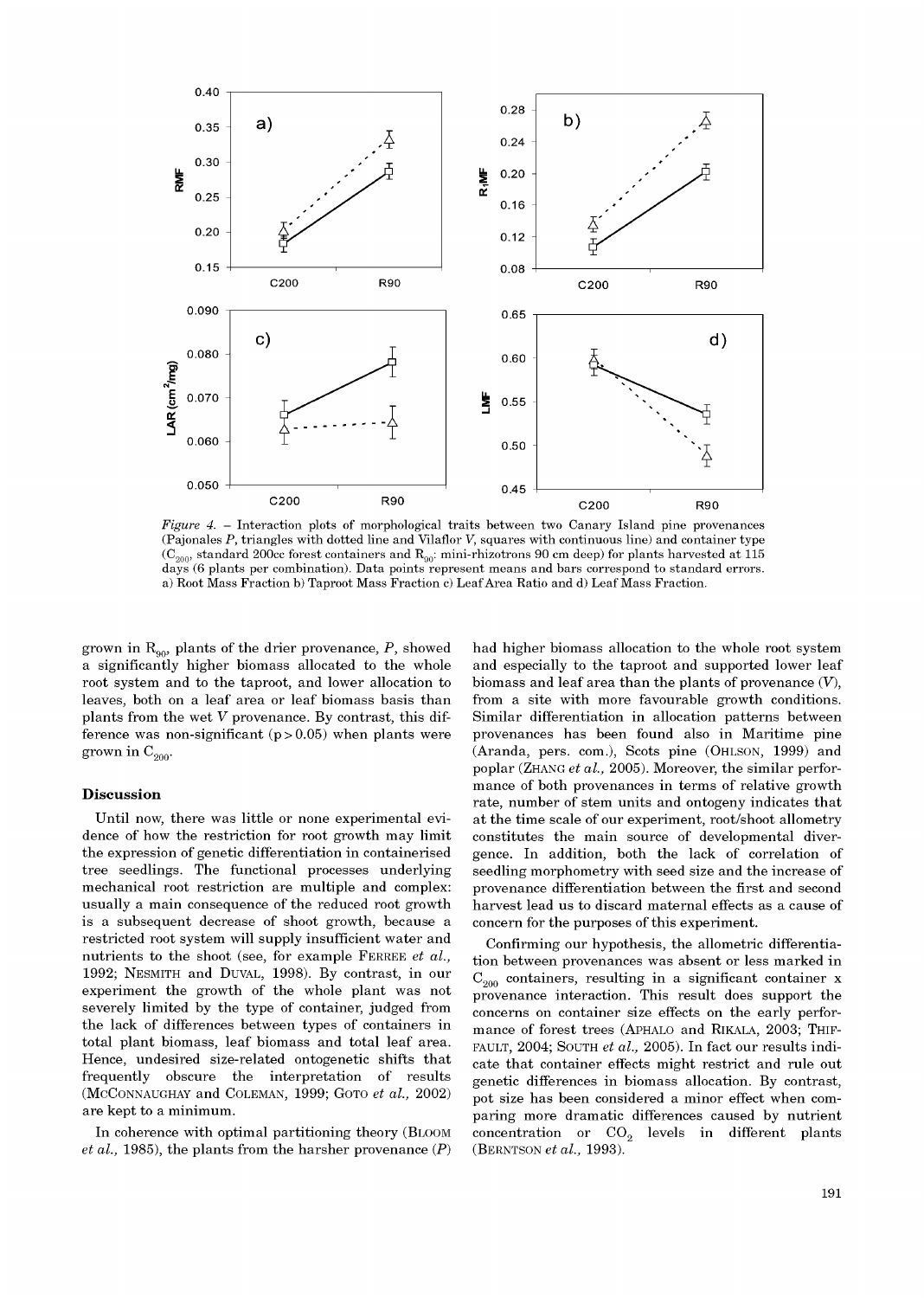If it could be argued that a limited expression of the genetic differences concerning seedling biomass allocation does not necessarily imply a wrong genotype ranking in early testing (in our study, the interaction provenance x container was quantitative, not qualitative), the low juvenile-adult correlations frequently found in retrospective genetic tests of forest trees (see, for example LASCOUX *et al.,* 1993; SONESSON *et al.,* 2001; ZAS *et al.,*  2004) could be partially due to root restriction. Before emergent methods avoiding the use of containers, such as polyethylene-glycol based hydroponic cultivation (HARFOUCHE, 2003) are implemented for wide, practical use, the use of bigger containers compatible with each experiment's practical limitations seems highly recommendable. The expected increase in allometric divergence should allow reducing the number of plants harvested for attaining the same precision in the comparisons, therefore minimising time and costs.

## **Acknowledgements**

This research was funded by the Island Administrations (Cabildos) of Tenerife and Gran Canaria. Thanks to R. CHAMBEL for English editing of the manuscript and to E. PÉREZ for her initiative and technical assistance. J. CLIMENT is granted by a Ramon y Cajal fellowship of the Spanish Ministry for Education and Science.

#### **Reference s**

- APHALO, P. and R. RIKALA (2003): Field performance of silver-birch planting-stock grown at different spacing and in containers of different volume. New Forests **25**: 93–108.
- BEAULIEU, J., M. PERRON and J. BOUSQUET (2004): Multivariate patterns of adaptive genetic variation and seed source transfer in *Picea mariana*. Canadian Journal of Forest Research **34**: 531–545.
- BEESON, R. C. (1993): Benefits of progressively increasing container size during nursery production depend on fertilizer regime and species. Journal of the American Society for Horticultural Science **118**: 752–756.
- BERNTSON, G. M., K. D. M. MCCONNAUGHAY and F. A. BAZ-ZAZ (1993): Elevated  $CO<sub>2</sub>$  alters deployment of roots in "small" growth containers. Oecologia **94**: 558–564.
- BLANCO, A., M. CASTROVIEJO, J. L. FRAILE, J. M. GANDULLO, L. A. MUÑOZ and O. SANCHEZ (1989): Estudio ecológico del Pino canario. *In:* Serie Técnica, pp. 199. Madrid: ICONA.
- BLOOM, A. J., F. S. CHAPIN and H. A. MOONEY (1985): Resource limitation in plants – an economic analogy. Annual Review of Ecology & Systematics **16**: 363–392.
- CAUSTON, D. R. (1991): Plant-growth analysis the variability of relative growth-rate within a sample. Annals of Botany **67**: 137–144.
- CEBALLOS, L. and F. ORTUÑO (1951): Vegetación y flora forestal de las Canarias Occidentales, pp. 465. Madrid: IFIE .
- CLIMENT, J., M. R. CHAMBEL, R. LÓPEZ, S. MUTKE, R. ALÍA and L. GIL (2006): Population divergence for heteroblasty in the Canary Islands pine (*Pinus canariensis*, Pinaceae). American Journal of Botany **93**: 840–848.
- CLIMENT, J., L. GIL, E. PÉREZ and J. PARDOS (2002): Efecto de la procedencia en la supervivencia de plántulas de *Pinus canariensis* Sm. en medio árido. Investigación Agraria: Sistemas y Recursos Forestales **11**: 171–180.
- CLIMENT, J., R. TAPIAS, J. A. PARDOS and L. GIL (2004): Fire adaptations in the Canary Islands pine (*Pinus canariensis*). Plant Ecology **171**: 185–196.
- CHAMBEL, M. R., J. CLIMENT and R. ALÍA (2007): Divergence among species and populations of Mediterranean pines in biomass allocation of seedlings grown under two watering regimes. Annals of Forest Science **64**: 87–97.
- DANJON, F., D. BERT, C. GODIN and P. TRICHET (1999): Structural root architecture of 5-year-old *Pinus pinaster*  measured by 3D digitising and analysed with AMAPmod. Plant and Soil **217**: 49–63.
- DANJON, F., T. FOURCAUD and D. BERT (2005): Root architecture and wind-firmness of mature *Pinus pinaster.*  New Phytologist **168**: 387–400.
- FERREE, D. C., S. C. MYERS and J. R. SCHUPP (1992): Root pruning and root restriction of fruit trees-current review. Acta Horticulturae (ISHS ) **322**: 153–166.
- GLIMSKAR, A . (2000): Estimates of root system topology of five plant species grown at steady-state nutrition. Plant and Soil **227**: 249–256.
- GOMEZ, A., S. C. GONZALEZ-MARTINEZ, C. COLLADA, J. CLI-MENT and L. GIL  $(2003)$ : Complex population genetic structure in the endemic Canary Island pine revealed using chloroplast microsatellite markers. Theoretical and Applied Genetics **107**: 1123–1131.
- GOTO, T., T. MATSUNO, Y. YOSHIDA and Y. KAGEYAMA (2002): Photosynthetic, evapotranspiratory and leaf morphological properties of chrysanthemum grown under root restriction as affected by fertirrigation frequency. Journal of the Japanese Society for Horticultural Science **71**: 277–283.
- GUERRERO-CAMPO, J. and A. H. FITTER (2001): Relationships between root characteristics and seed size in two contrasting floras. Acta Oecologica-International Journal of Ecology **22**: 77–85.
- HARFOUCHE, A. (2003): Retrospective early test for adult vigor of *Pinus pinaster* families grown under two water regimes. Implications for early selection. Annals of Forest Science **60**: 539–547.
- HUNT, R., D. R. CAUSTON, B. SHIPLEY and A. P. ASKEW (2002): A modern tool for classical plant growth analysis. Annals of Botany **90**: 485–488.
- KEELEY, J. and P. ZEDLER (1998): Life history evolution in pines. *In:* Biogeography of *Pinus*, pp. 219–242. Edited by D. M. RICHARDSON. Cambridge University Press.
- KERKHOFF, A. J. and B. J. ENQUIST (2006): Ecosystem allometry: the scaling of nutrient stocks and primary productivity across plant communities. Ecol Lett. **9**: 419–427.
- LASCOUX, D. M., A. KREMER and I. DORMLING (1993): Growth and phenology of 1-year-old maritime pine (*Pinus pinaster*) seedlings under continuous light – Implications for early selection. Canadian Journal of Forest Research **23**: 1325–1336.
- MCCONNAUGHAY, K. D. M. and J. S. COLEMAN (1999): Biomass allocation in plants: ontogeny or optimality? A test along three resource gradients. Ecology **80**: 2581–2593.
- NESMITH, D. S. and J. R. DUVAL (1998): The effect of container size. Horttechnology. 8.
- NIKLAS, K. J. (2004): Plant allometry: is there a grand unifying theory? Biol Rev. **79**: 871–889.
- NIKLAS, K. J. and B. J. ENQUIST (2002): On the vegetative biomass partitioning of seed plant leaves, stems, and roots. Am Nat. **159**: 482–497.
- OHLSON, M. (1999): Differentiation in adaptive traits between neighbouring bog and mineral soil populations of Scots pine (*Pinus sylvestris*). Ecography **22**: 178–182.